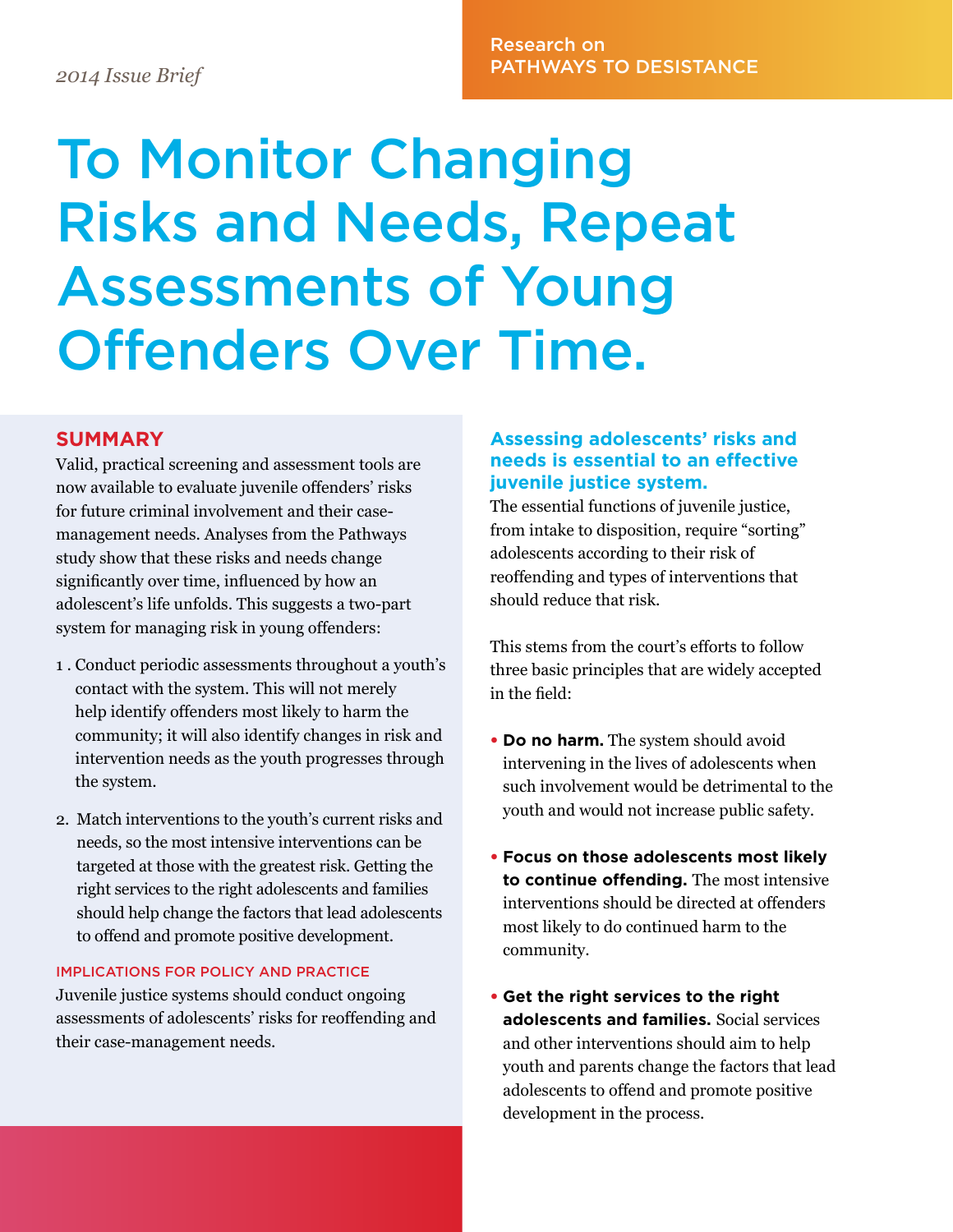Meeting these challenges would produce a more efficient and effective juvenile justice system and would promote greater public safety in the long run.1 However, each requires sorting adolescents according to the risks they pose for reoffending or rearrest, and determining what interventions they need to reduce that risk. Moreover, those assessments must be done at various points of contact with the juvenile justice system:

- At the front end, it is important to identify adolescents with a low likelihood of reoffending, in order to limit their penetration into the system and to connect them with appropriate community-based services when needed.
- Probation officials, who have limited resources for supervision and services, need to focus on those adolescents who, without those services, are most likely to have further involvement in the justice system.
- Judges need to order institutional placement for adolescents who present significant public safety concerns and who would benefit from a particular institutional environment.

#### **Good assessment tools are available.**

Over the last few decades, researchers have developed valid, practical screening and assessment instruments to evaluate juvenile offenders' risks and needs. Several of them—like the Youth Level of Service/Case Management Inventory (Revised YLS/CMI)<sup>2</sup> and the Structured Assessment of Violence Risk in Youth (SAVRY)3 —have been widely endorsed by juvenile justice professionals.4

Instruments like these gauge the risk of future criminal involvement using research-based indicators of an adolescent's likelihood to be rearrested or to continue offending. The indicators include both fixed items such as the youth's age at first arrest, and potentially changing aspects of life like the level of antisocial peer influence. Some instruments also identify protective factors, such as a supportive family, that could guide case management and make interventions more successful.5 These scales allow for ratings that, taken together, not only provide an estimate of the chances of future offending but also identify factors that can be addressed and changed through interventions, thus reducing the likelihood of reoffending.

#### **The goal is not to predict risk, but to manage it.**

The introduction of valid methods for risk/need assessment has promoted a more nuanced and fluid view of continued offending and juvenile justice involvement. Service providers are now able to think about a shift from *predicting* risk to *managing* risk in individuals with a higher likelihood of future involvement in crime or violence.

This approach says that risk of reoffending is determined by both pre-existing, *static* characteristics of the adolescent at the time of their involvement with the justice system, and changing, *dynamic* factors in their current and future lives. It recognizes that how an adolescent's life unfolds on a number of fronts might raise or lower their risk of future offending as measured at any given point in time. A current designation of an adolescent as "high risk" or "low risk" does not necessarily mean that a future assessment will produce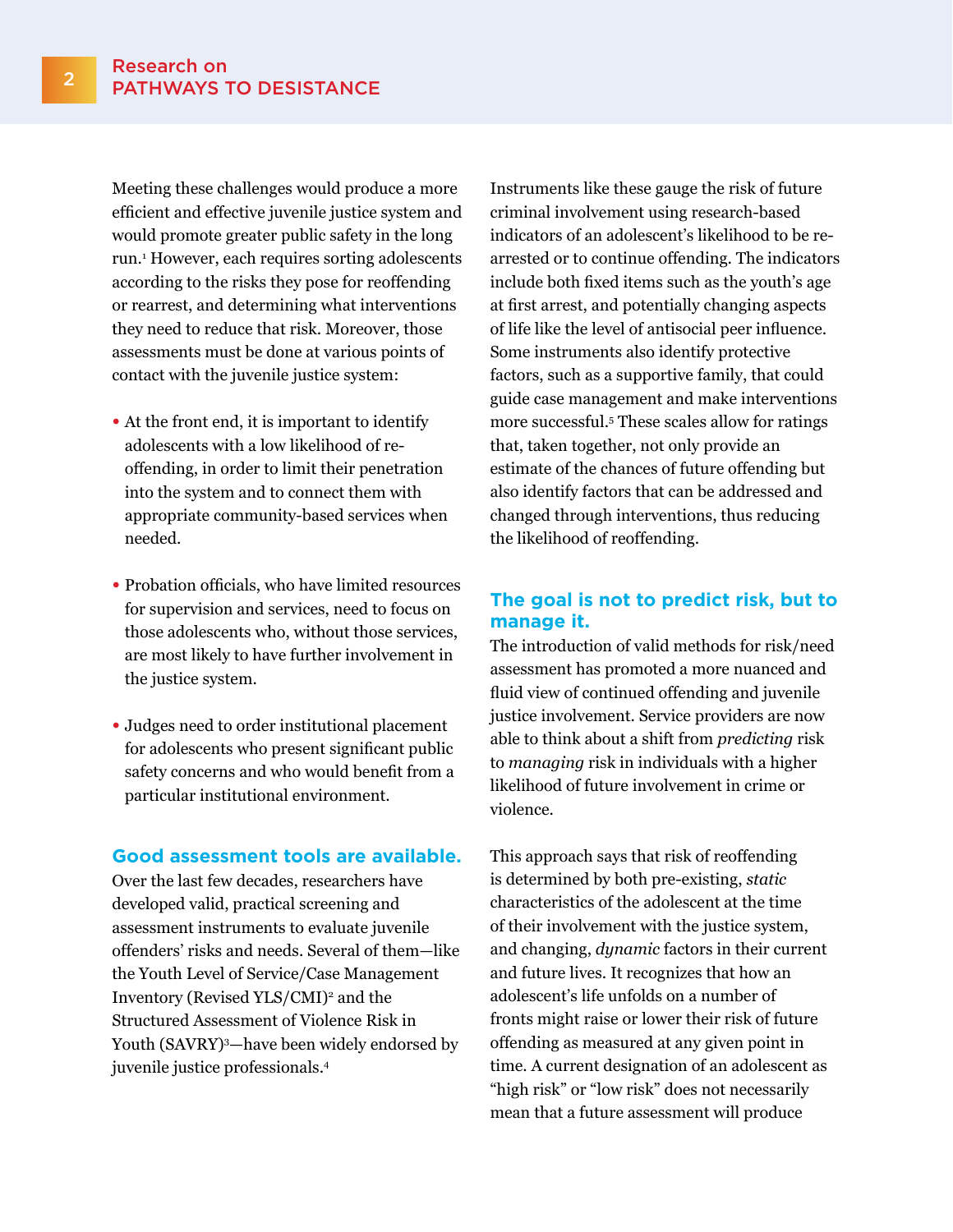the same conclusion. Aspects of their lives may change for better or worse, and an assessment including dynamic factors therefore has a limited "shelf life."

This more dynamic view of risk for future offending implies that adolescents need to be reassessed periodically while under supervision of the court. But periodic assessments alone are insufficient if they are not matched with interventions that address current risks and needs. To work effectively over time with an adolescent at high risk for reoffending, juvenile justice professionals need to know which dynamic risk factors have changed and where intervention efforts should be focused to reduce ongoing risk.

This approach to risk management makes good theoretical sense. It offers a framework for allocating social service resources to meet the needs of adolescents as well as the mandate for community safety. But before we have a blueprint for implementing this highly regarded reform, some basic questions need to be answered. We don't yet know, for example, how much dynamic risk factors change over time, or to what extent these changes are related to continued offending. Relatively little work has been done so far on these basic issues, though what has been done is promising. For example, one group has shown that consideration of dynamic risk factors improves the overall performance of risk assessment instruments with juvenile offenders,6 and another has shown that interventions targeted to identified dynamic risk factors can reduce rearrest.7

### **Pathways findings support the idea that risk factors change significantly over time, even among serious adolescent offenders.**

The Pathways to Desistance study provides an opportunity to address some questions about dynamic risk factors. The study followed 1,354 serious adolescent offenders in two metropolitan areas, conducting regular interviews over seven years—a time span that allows for ongoing reassessment of many of the factors that could be considered dynamic risk indicators. The study's findings support the current efforts to implement dynamic risk assessment in juvenile justice.

To address issues related to dynamic risk, investigators used the Pathways data sets to construct risk indicators that mimicked those used in the most widely used risk assessment instrument, the YLS/CMI. They chose measures from the Pathways interviews that addressed the domains of interest in the YLS/CMI scales, and used them to generate a risk score for each subject every six months until they reached the age of 18 (the cut-off age for the YLS/CMI). To take one example, they used Pathways measures of parental monitoring and parental warmth/ hostility to generate a score that is parallel to the YLS/CMI "Family" score. The process was not meant to replicate a completed YLS/CMI assessment; rather, it was a method for giving each Pathways youth a risk score in each of the matched domains. (The scoring method used was different from that used by the YLS/ CMI; rather than an indication of the presence/ absence of particular indicators, the Pathways scores reflect elevated risk relative to other Pathways study participants.)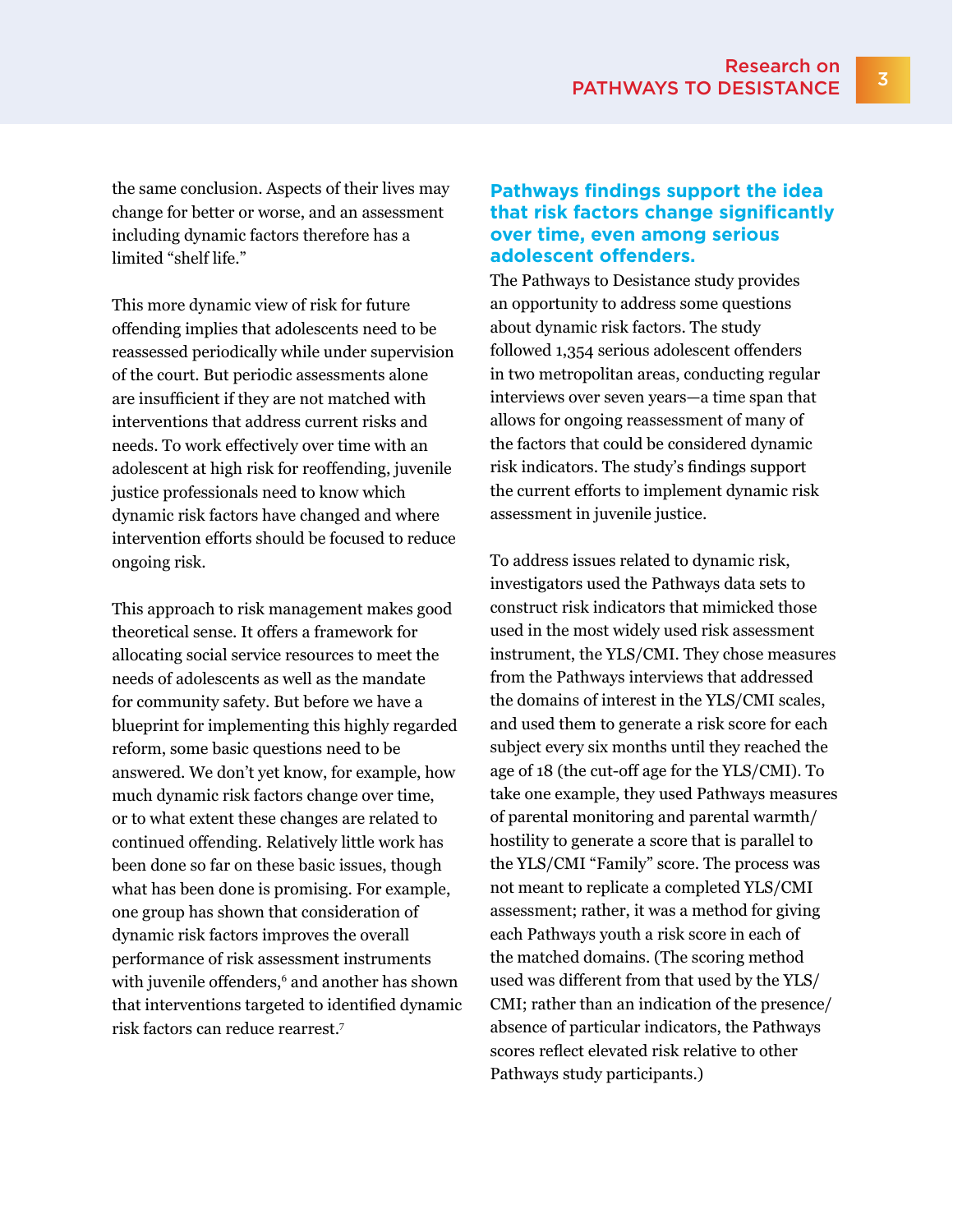Several relevant findings have emerged from the analyses done so far:

- **Risk scores for adolescents in the Pathways study changed over time.** The scores generally depart more from the baseline with each successive interview, as would be expected if the scores are capturing dynamic risk and if changes on these indicators are occurring over time. It is notable that this shift takes place in a sample of serious adolescent offenders, where one might expect that many of the factors getting a youth to the deep end of the juvenile system are already "set." That does not appear to be the case.
- **Overall risk scores decrease over time.**  The calculated risk scores at each follow-up interview generally decrease as time passes. Figure 1 shows the general curve of change in the sample over the successive waves of interviews, with the dotted line indicating the boundaries where 95 percent of the sample falls. The pattern is clearly for adolescents to be at decreased risk over time, indicating possibly less need for close supervision and intensive interventions. (More work is needed to explore the changes in the shape of the curve, which may be influenced by changes in the sample at each time point.)



• **Some domains change more than others**. Though all of the domains in which risk was assessed are considered "dynamic," not all of them changed in the same way over time. Risk scores in domains that are most likely to change in adolescence, such as the influence of antisocial peers, showed the most change before age 18, while those in more stable domains, such as antisocial attitudes (for example, callousness, lying, and cynicism) showed little movement. Figures 2 and 3 below show the pattern of change for these two examples. The differences suggest that some domains may have more potential for positive change over this period.





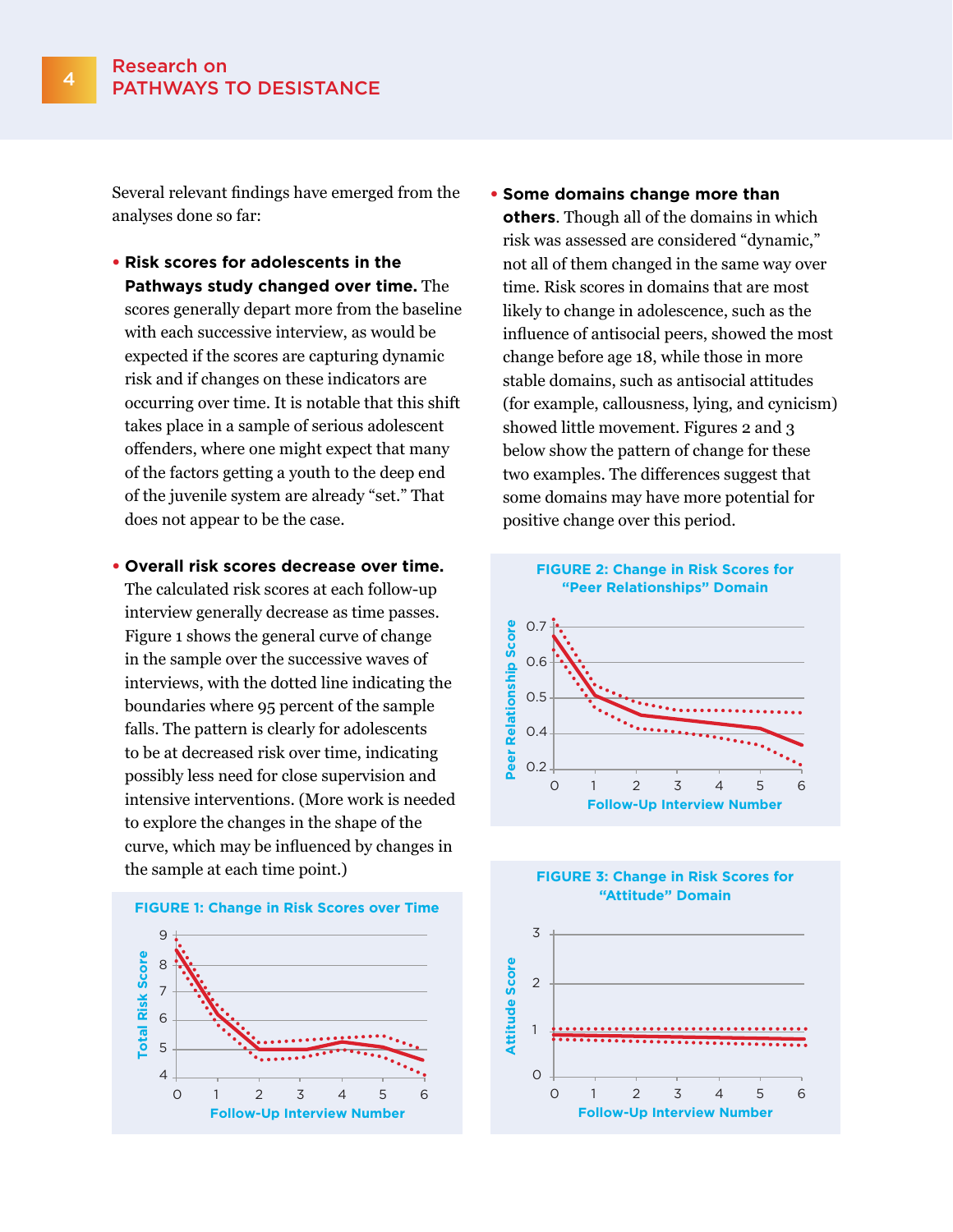### **More refined assessment of risk/ need is key for building a more effective juvenile justice system.**

As pointed out earlier, an effective juvenile justice system must be able to address the right cases with the right form of intervention at the right time in the lives of the adolescents. Determining what is "right" in each case will require ongoing evaluation of the risk and casemanagement needs of adolescents under court supervision. Considerable progress has been made in the tools to assess risk and need, and court systems across the country are already adopting these methods widely.

The next challenge for the system is to determine how to use the assessments to inform practice. The Pathways study results presented here are a promising beginning; they show that shifts in dynamic risk are a reality, even for serious adolescent offenders over their juvenile careers. Now investigators need to demonstrate how much these shifts are related to rearrest, other outcomes, and court interventions.

It is possible to envision a court system where ongoing, sophisticated risk/need assessments are used to determine what type and intensity of intervention is most appropriate for a young offender, to track his or her progress in the community or an institution, and to monitor the effectiveness of the intervention. Such a system would both benefit the adolescents in the system and increase the effectiveness of the court and service providers. The work being done today is the first, critical step toward achieving this vision.

#### **FURTHER READING**

[Improving Professional Judgments of Risk and](http://futureofchildren.org/futureofchildren/publications/journals/article/index.xml?journalid=31&articleid=41§ionid=108&submit)  [Amenability in Juvenile Justice,](http://futureofchildren.org/futureofchildren/publications/journals/article/index.xml?journalid=31&articleid=41§ionid=108&submit) by Edward P. Mulvey and Anne-Marie R. Iselin, 2008.

[Risk Assessment in Juvenile Justice: A Guidebook for](http://www.modelsforchange.net/publications/346)  [Implementation,](http://www.modelsforchange.net/publications/346) by Gina M. Vincent, Laura S. Guy, and Thomas Grisso, 2012.

- 2. Hoge, R.D. & Andrews, D.A. (2006). Youth Level of Service/Case Management Inventory: User's manual. Ontario: Multi-health Systems, Inc.
- 3. Borum, R., Bartel, P. & Forth, A. (2006). Structured assessment of violence risk in youth: Professional manual. Lutz, FL: Psychological Assessment Resources.
- 4. Vincent, G. M., Guy, L. S., & Grisso, T. (2012). Risk assessment in juvenile justice: guidebook for implementation. Chicago, IL: MacArthur Foundation, Models for Change. Retrieved from [http://](http://www.nysap.us/Risk) [www.nysap.us/Risk](http://www.nysap.us/Risk) <Guidebook.pdf>.
- 5. For a full review, see Vincent, G. M., Terry, A., Maney, S. (2009). Risk/needs tools for antisocial behavior and violence among youthful populations. In J. Andrade (Ed.) Handbook of Violence Risk Assessment and Treatment for Forensic Mental Health Practitioners (pp. 337-424). New York: Springer.
- 6. Vincent, G. M., Perrault, R. T., Guy, L. S. , & Gershenson , B. G. (2012). Developmental issues in risk assessment: Implications for juvenile justice. Victims and Offenders, 7, 364 – 384.
- 7. Vieira, T. A., Skilling, T. A., & Peterson-Badali, M. (2009). Matching court-ordered services with treatment needs. Criminal Justice and Behavior, 36(4), 385–401.

The Pathways to Desistance study is a multi-site, longitudinal study of serious adolescent offenders as they transition from adolescence into early adulthood. It is funded by the John D. and Catherine T. MacArthur Foundation in partnership with federal and state agencies and other foundations. For more information, contact Carol Schubert at [schubertca@upmc.edu,](mailto:schubertca@upmc.edu) or visit the Pathways website, <www.pathwaysstudy.pitt.edu>.

Suggested Citation: Mulvey, E.P. and Schubert, C.A. (2014). *To Monitor Changing Risks and Needs, Repeat Assessments of Young Offenders Over Time*. Chicago, IL: MacArthur Foundation.

*Models for Change: Systems Reform in Juvenile Justice,* launched in 2004, is a multi-state initiative working to guide and accelerate advances in juvenile justice, to make systems more fair, effective, rational, and developmentally appropriate

**The Resource Center Partnership** is expanding the reach of the *Models for Change* initiative—its lessons, best practices, and knowledge built over a decade of work—to more local communities and states. The Partnership provides practitioners and policymakers with technical assistance, trainings, tools, and resources for juvenile justice reform.



<modelsforchange.net>

<sup>1.</sup> National Research Council. (2012). Reforming Juvenile Justice: A Developmental Approach. Committee on Assessing Juvenile Justice Reform. In R. J. Bonnie, R. L. Johnson, B. M. Chemers, and J. A. Schuck (Eds.). Committee on Law and Justice, Division of Behavioral and Social Sciences and Education. Washington, DC: The National Academies Press.